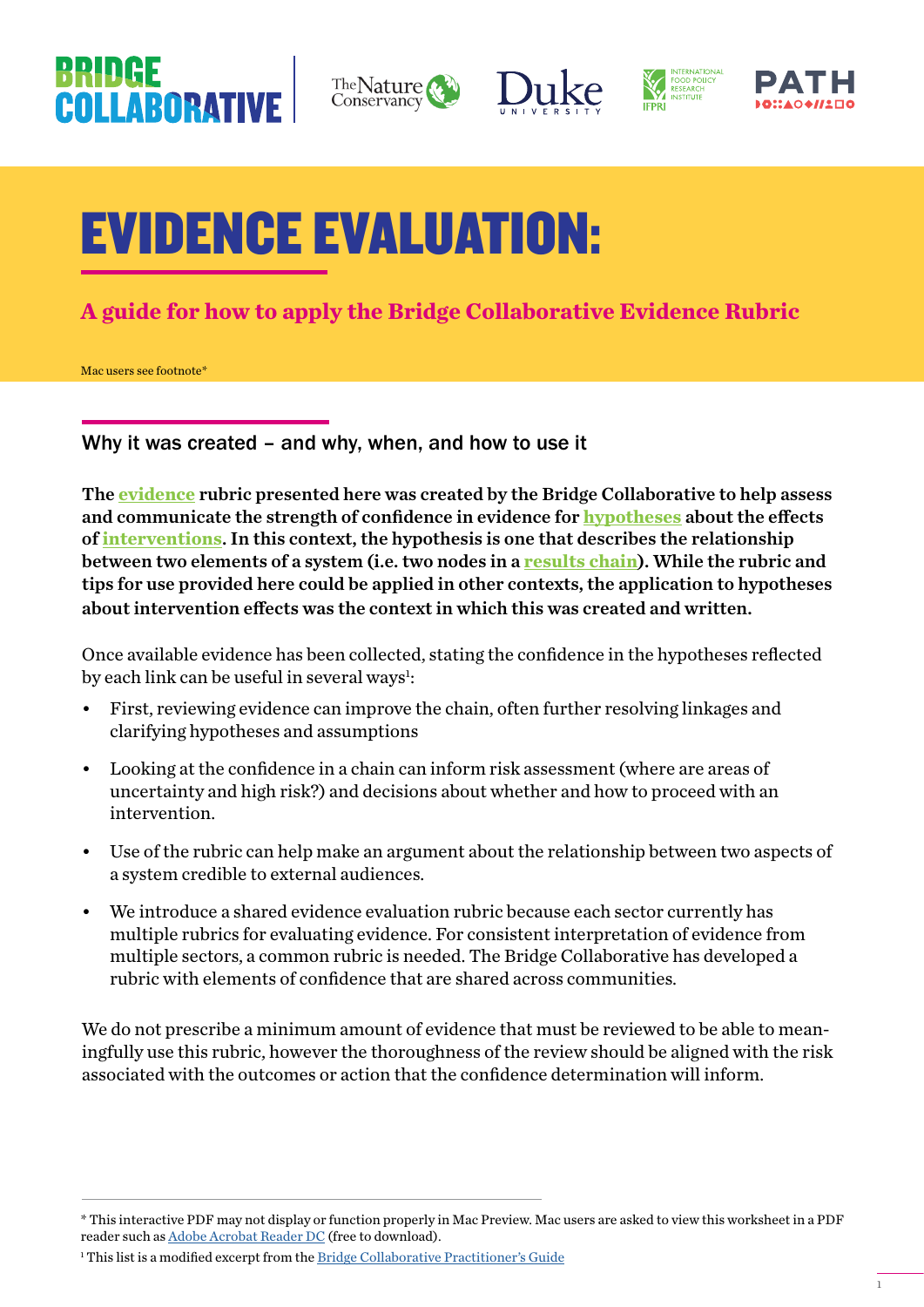# Rubric elements

## Criteria:

The rubric is comprised of four columns that are used to determine the overall confidence level<sup>2</sup>:

- Types of Evidence: We take a broad and inclusive definition of evidence and accept information from the following sources: expert knowledge, measurement results, models, qualitative and quantitative studies, and theories.
- Applicability: The similarity in ecological, social, political, economic or other relevant conditions between those represented in the available evidence and those in the case to which the evidence is being applied.
- Consistency: The agreement across findings in a body of evidence, not the lack of variability in observed relationships.
- Accepted methods: Methods that have been peer reviewed and broadly supported by a community of practice.

## Level of confidence:

The rubric includes four confidence levels: high, moderate, fair, and low<sup>3</sup>.

While the language differentiating the levels may seem vague (e.g. "several" types of evidence versus "a few" types of evidence), initial testing of the rubric has indicated that these designations were useful once a specific set of evidence was in hand for evaluation.

In this rubric, high confidence in the hypothesis underlying a link can be stated when multiple types of evidence support the assumption; results are consistent across sources, types of evidence, and contexts; methods used across evidence types are well documented and accepted by the relevant field(s); and available evidence is highly applicable to the study or practice context. All four criteria must be met for a high confidence statement to be applied.

 Other than for the 'high' category, we do not provide a hard rule for how to determine the overall confidence level based on the assessment of each column, but rather provide options and guidance (in 'Rubric Tips' below) for how your team may choose to do so.

<sup>&</sup>lt;sup>2</sup> This list is a modified excerpt from the Bridge Collaborative Practitioner's Guide

<sup>&</sup>lt;sup>3</sup>We introduce four levels rather than three for two reasons: 1) research shows a human cognitive bias towards a middle category when 3 options are provided, and the presence of a 4th category can help mitigate this effect, and 2) the 4 levels introduce additional information and nuance that would be lost with three categories.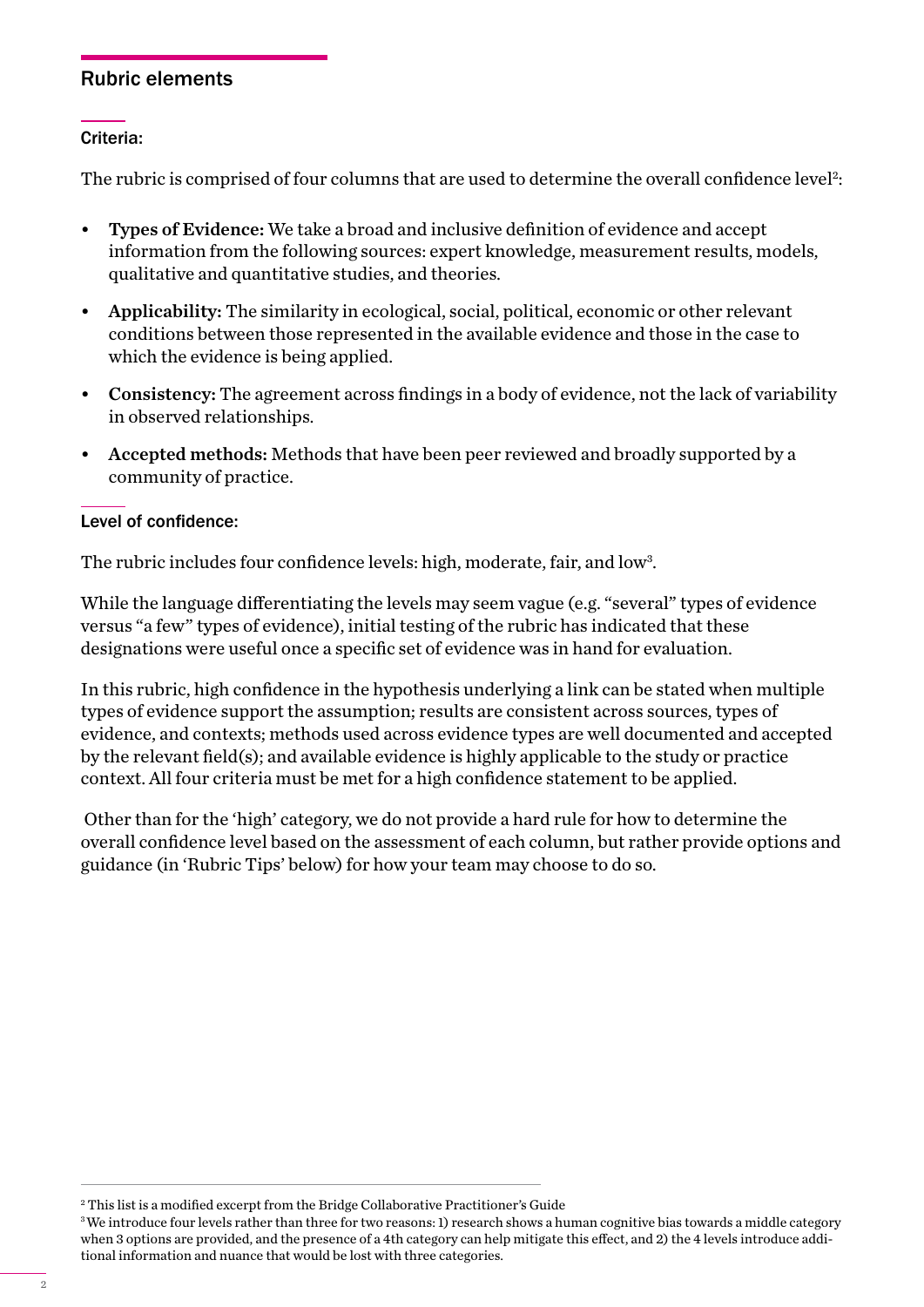# Evidence Rubric

| <b>Confidence</b><br>level | <b>Criteria</b>             |                                                                         |                                              |                      |
|----------------------------|-----------------------------|-------------------------------------------------------------------------|----------------------------------------------|----------------------|
|                            | <b>Types of</b><br>evidence | <b>Consistency of</b><br>results                                        | <b>Methods</b>                               | <b>Applicability</b> |
| <b>High</b>                | Multiple                    | AND consistent<br>across sources,<br>types of evidence,<br>and contexts | AND well<br>documented and<br>accepted       | AND high             |
| <b>Moderate</b>            | Several                     | Some consistency                                                        | Not fully<br>accepted, some<br>documentation | Some                 |
| <b>Fair</b>                | A few                       | Limited<br>consistency                                                  | Emerging,<br>limited<br>documentation        | Limited              |
| Low                        | Limited,<br>extrapolations  | Inconsistent                                                            | Poor<br>documentation<br>or untested         | Limited to none      |

Unified evidence evaluation rubric for identifying confidence in results chain assumptions across health, development and environmental evidence. Applicability refers to the similarity in ecological, social, political, economic or other relevant conditions between those represented in the available evidence and those in the case to which the evidence is being applied. Consistency refers to the agreement across findings in a body of evidence, not the lack of variability in observed relationships. We define accepted methods as those that have been peer reviewed and broadly supported by a community of practice.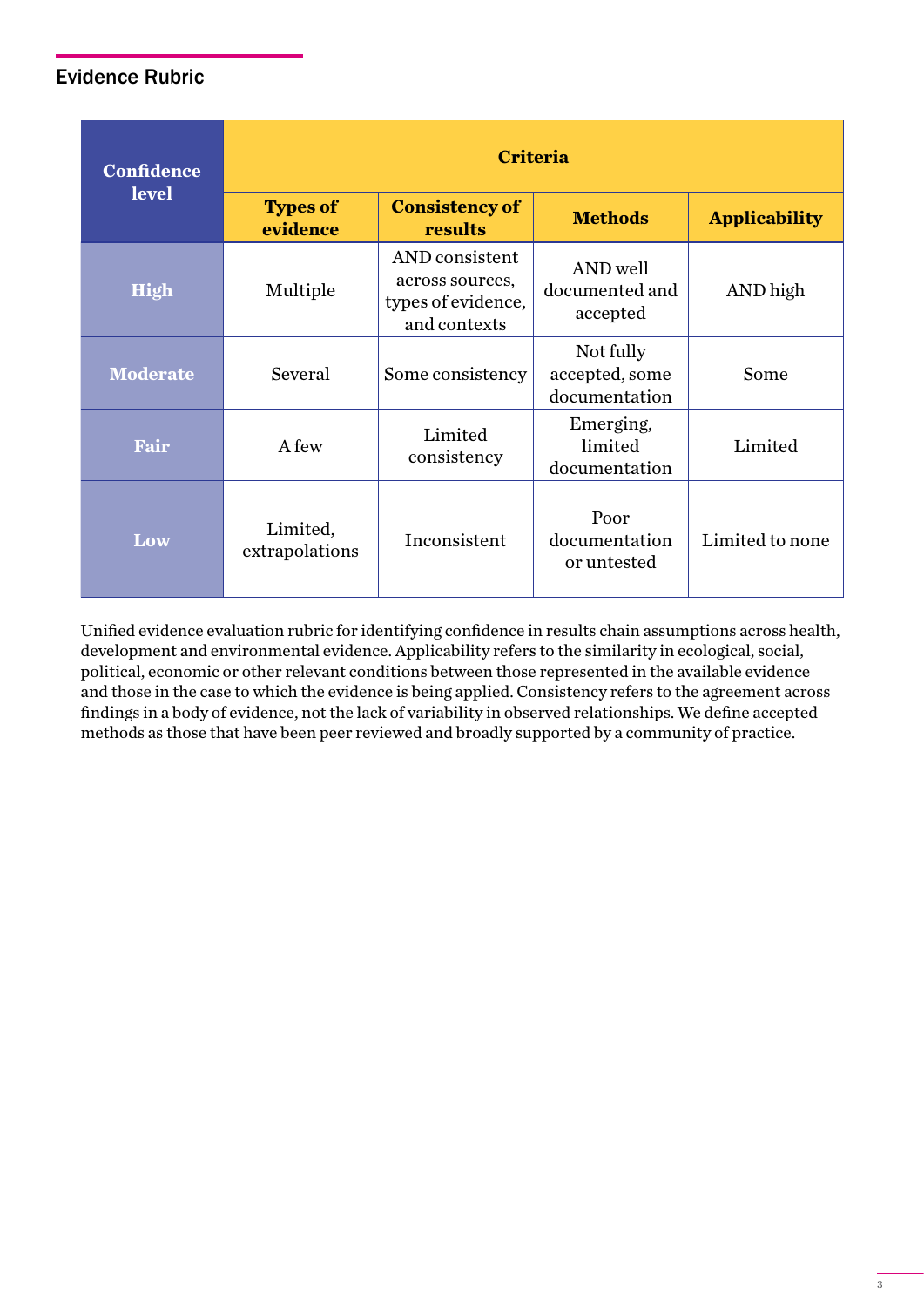# Rubric tips

The rubric was first released in 2017, and has since been applied by multiple teams working with the Bridge Collaborative. Below, we provide tips for using the rubric, based on their experience and feedback.

## Getting started with the rubric:

- **Start with a good hypothesis**: Each link in your results chain should represent a single, testable hypothesis. It is best to use the rubric to test a specific question. If you start with a focused and well-structured scientific question within a specified geographic context, using the rubric will be easier. Unspecified, generalized hypotheses often result in lower evidence confidence levels. If you need to answer a more generalized question, it will be more difficult to define where you fall on the applicability criteria, and results are more likely to be inconsistent (and context dependent). Tip 1:
- **Terminology is key:** Sometimes the way you phrase a question will determine the evidence you find. Sometimes you need to alter your terminology to find the evidence you need. For example, a group was trying to examine the evidence for the results chain made up of the following links: sediment capture by marsh plants  $\rightarrow$  suspended sediments in stream water  $\rightarrow$  quality of drinking water. The group was having trouble finding evidence for the first link. It was only after searching for evidence using the term "accretion," rather than "sediment capture" that they were able to find relevant and useful evidence. Sometimes you need to reach out to an expert, even if it is within your own sector, to determine what key words might be to find the right evidence. Tip 2:
- **Ask around:** Get expert advice to point you to relevant, credible evidence. This is a great way to be guided to relevant evidence and will help to shorten the amount of time required to find the evidence you need. Tip 3:

## Assigning confidence levels:

**Define what each confidence level means for you**: Language in the rubric is purposefully left general so that each user can decide how to define what each confidence level means in specific terms for a particular application. For example, for the consistency criteria, each team using the rubric will need to define how they distinguish between consistent, some consistency, limited consistency, and inconsistency of results. This calibration provides an important opportunity to surface often hidden assumptions or differences in interpretation so that everyone participating in the assessment is on the same page. Tip 1:

> A team may want to add requirements to each criteria to further define each confidence level. This is especially helpful if multiple people are working to grade different bodies of evidence that will be compared.

**Define how you will determine confidence levels consistently:** As stated above, we do not provide hard rules for how to determine an overall confidence level based on the assessment of each column. However, it is helpful to make a conscious choice about how you will be assigning confidence levels, given how the evidence scores in each column. A few potential approaches are described here: Tip 2: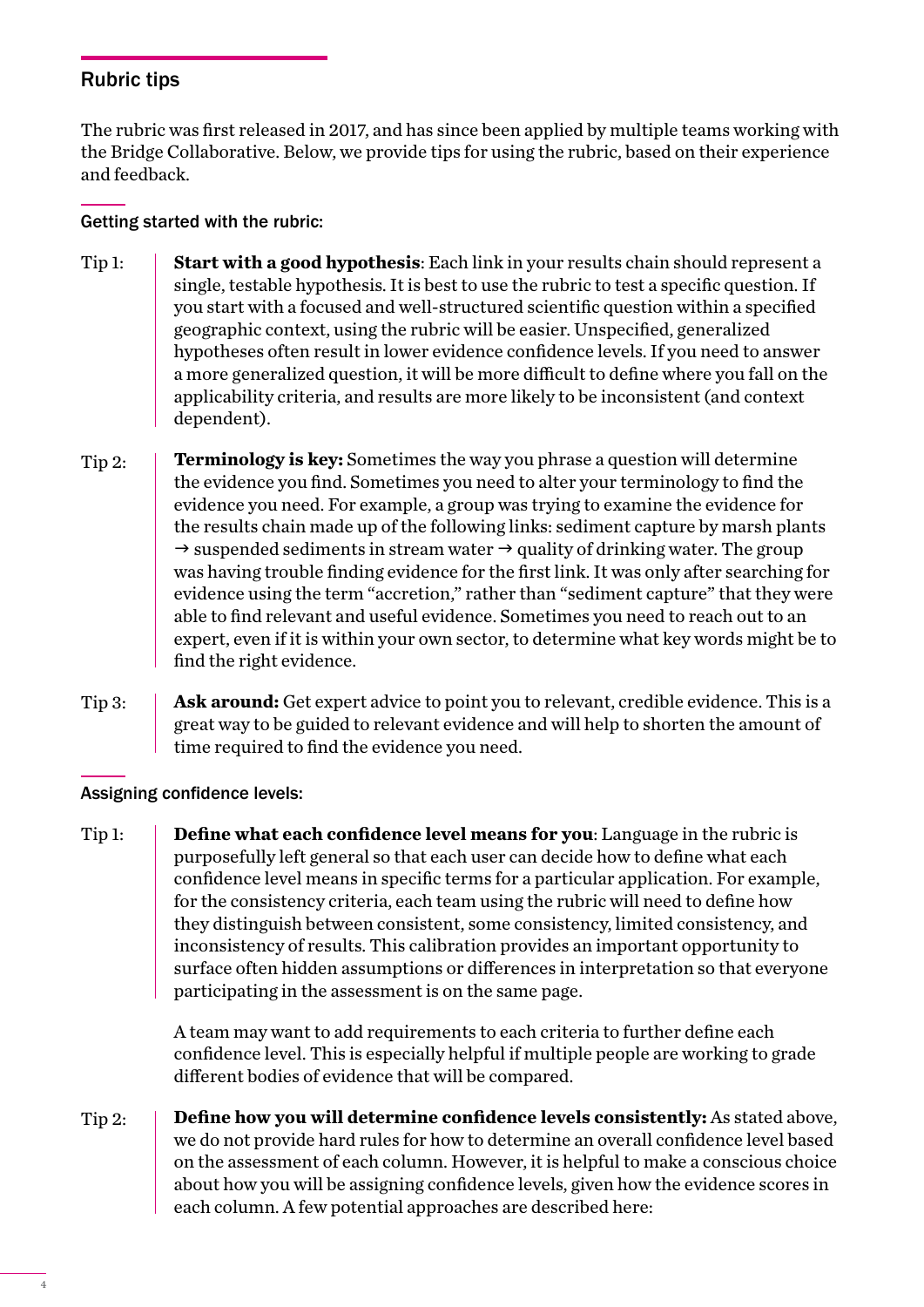*Lowest common denominator*: the overall confidence score is assigned as the level that corresponds with the lowest scoring column in the rubric. For example, if three columns meet the criteria for 'moderate', and one column meets the criteria for 'low', the overall confidence score is 'low'. (Note: In our experience to date, this is the option that teams have most often deemed appropriate for their planning context.)

*Average:* the overall confidence score is assigned based on a perceived average of where individual columns score. For example, if the evidence meets the criteria for two columns as 'high', and two columns as 'fair,' the overall score is 'moderate.'

*Assigning numerical scores:* You may choose to assign numerical scores for each confidence level, and then create a combined score for each body of evidence. The team then can choose cutoff scores that are assigned for each overall confidence level. For example, if we assign column scores where 'high'=4; 'moderate'=3; 'fair'=2; and 'low'=1, then an overall confidence score would be assigned where 16 = high, 9-15 = moderate, 6-9 = fair, and 0-5 = low. A body of evidence meeting the four component criteria at 'high,' 'high,' 'fair,' and 'fair' would have an overall score of 12 (4+4+2+2), giving it an overall confidence level of 'moderate.'

- **Decide how you distinguish between 'moderate' and 'fair' confidence:** The two middle confidence levels are quite similar— but each user should be consistent in how they decide to distinguish the two. In our experience, links with moderate ratings are ones that would be high if not for one criterion. Having two weaker criteria or one very weak criterion is more likely to end up as fair. We have also found that for those who think consistency of evidence is crucial, if results lack consistency, they choose not to rank a link as moderate even if all of the other criteria are strong. Tip 3:
- **What defines a well-documented method?** A common issue that users have raised is how to determine what a well-documented method is, especially if it is a method outside of their expertise. Here are a few tips to start thinking about whether or not a method is well documented and accepted: Tip 4:
	- Do multiple studies use it?
	- Do experts in that method or field consider it to be well documented and accepted?
	- If it is a model, does the source report how the model was validated?
- **Document your rationale:** At a minimum, document your rationale for the overall confidence level chosen. It is even more useful to document how a body of evidence scored for each criteria, with a brief explanation of why. This way, you can go back and understand how you graded something and your reasoning. This is especially helpful if multiple people are doing evidence assessments that will be compared, or if multiple people are doing evidence assessments for different linkages in a single results chain. Tip 5: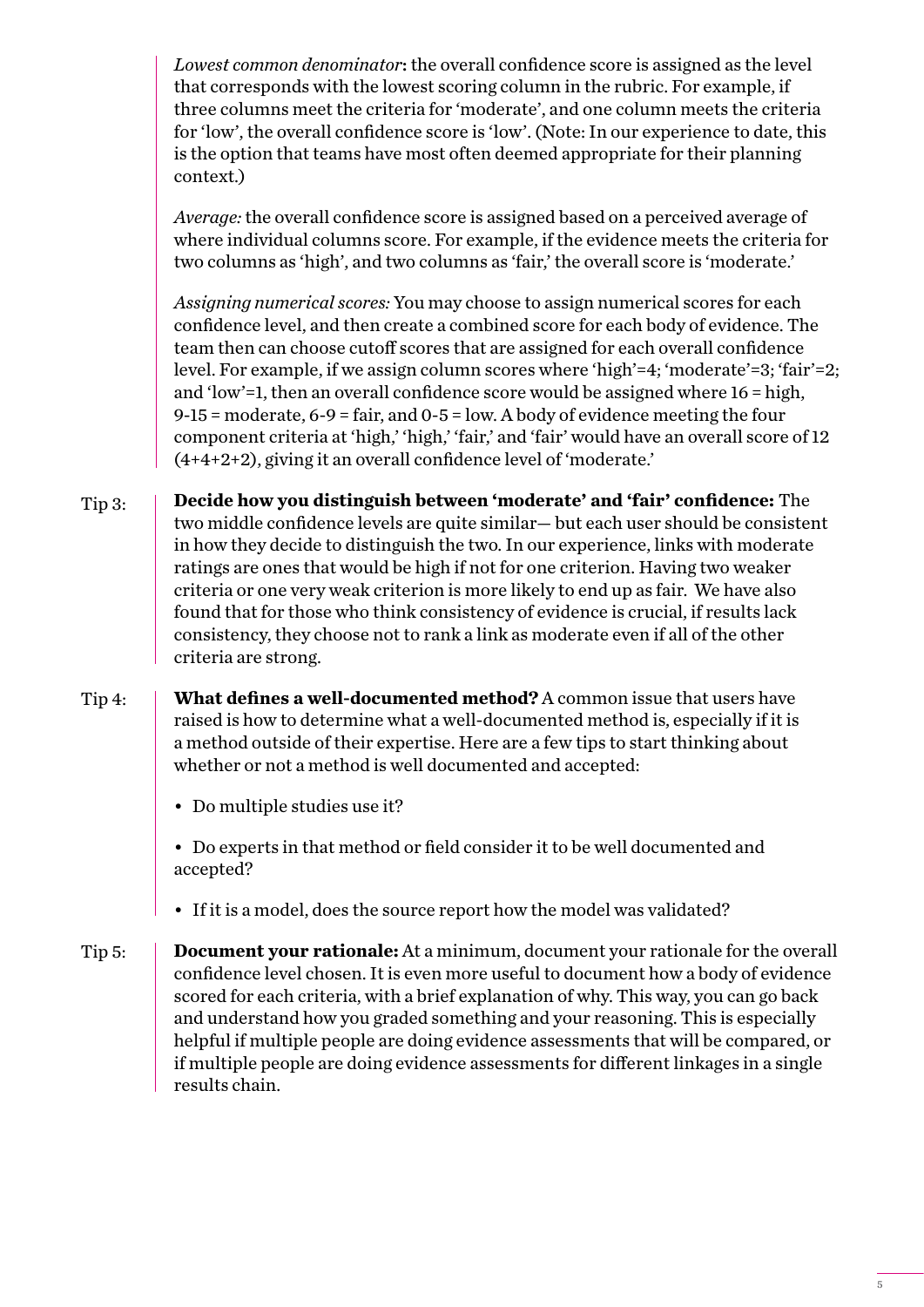## Understanding what the evidence is telling you:

**Existence vs. Predictability:** Assessing the available evidence for a particular hypothesis requires two considerations. The first is the existence of a relationship between two aspects of a system—does a change in one aspect lead to some change in the other? The second consideration, which is dependent on the first, is the predictability of that change. Do we have evidence to show how one aspect will change with the other? Often contextual information is required to understand the predictability of a relationship. It is important to note whether you are simply assessing strength of evidence for existence of a relationship, or whether you can also say something about the predictability of the expected change<sup>4</sup>. Tip 1:

> For example, a project team that we worked with was examining the evidence that connected a crop subsidy to regional stunting in children. Existing evidence for the relationship between subsidies and stunting was not sufficient to enable the team to predict the amount that stunting would be reduced, but new analysis by the project team revealed that adding annual regional precipitation as a control variable in the modeling of the relationship between the subsidy and stunting helped explain the relationship in a way so that predictions could be made about the effectiveness of the subsidy. While the existence of a relationship between a crop subsidy and stunting had been previously known, the extent of that change was now more predictable.

**The importance of 'other factors':** Strength of evidence also needs to take 'other factors' into consideration. Some fields call these other factors confounders, mediators, or effect modifiers. Broadly, however, it is important to consider that there might be other factors affecting the relationship between the two aspects of the system that are the focus of the hypothesis you are using the rubric to test. Tip 2:

> Consider a hypothetical relationship between A (tidal marsh habitat area) and B (coastal flooding). A large body of evidence might describe the existence of the relationship between tidal marsh area and flooding, but other factors like sea-level rise might also influence coastal flooding (B). Those other factors might not be the primary driver you are considering, but they may be important in the estimation of coastal flooding. The existence of these other factors will likely lower the evidence grade between nodes A and B because they reduce the applicability and consistency of the evidence that links A and B. Alternatively, the strength of evidence for the influence of these other factors on the intervention effects can be directly considered (and these other factors could subsequently be added into a conceptual model, as illustrated in Figure 1)<sup>5</sup>.

**Visualize the evidence assessment:** [Use results chains](https://nicholasinstitute.duke.edu/publications/bridge-collaborative-practitioner%E2%80%99s-guide-principles-and-guidance-cross-sector-action), situational analysis or similar methods to visualize your evidence assessment<sup>6</sup>. Confidence levels can be added to each linkage in these conceptual models which can be an easy way to show what parts of your model you are most sure of, and what parts represent untested hypotheses (i.e. evidence gaps) Tip 3:

<sup>&</sup>lt;sup>4</sup> This text is a modified excerpt from the <u>Building Ecosystem Services Conceptual Models document</u>

<sup>5</sup> This text is a modified excerpt from the Building Ecosystem Services Conceptual Models document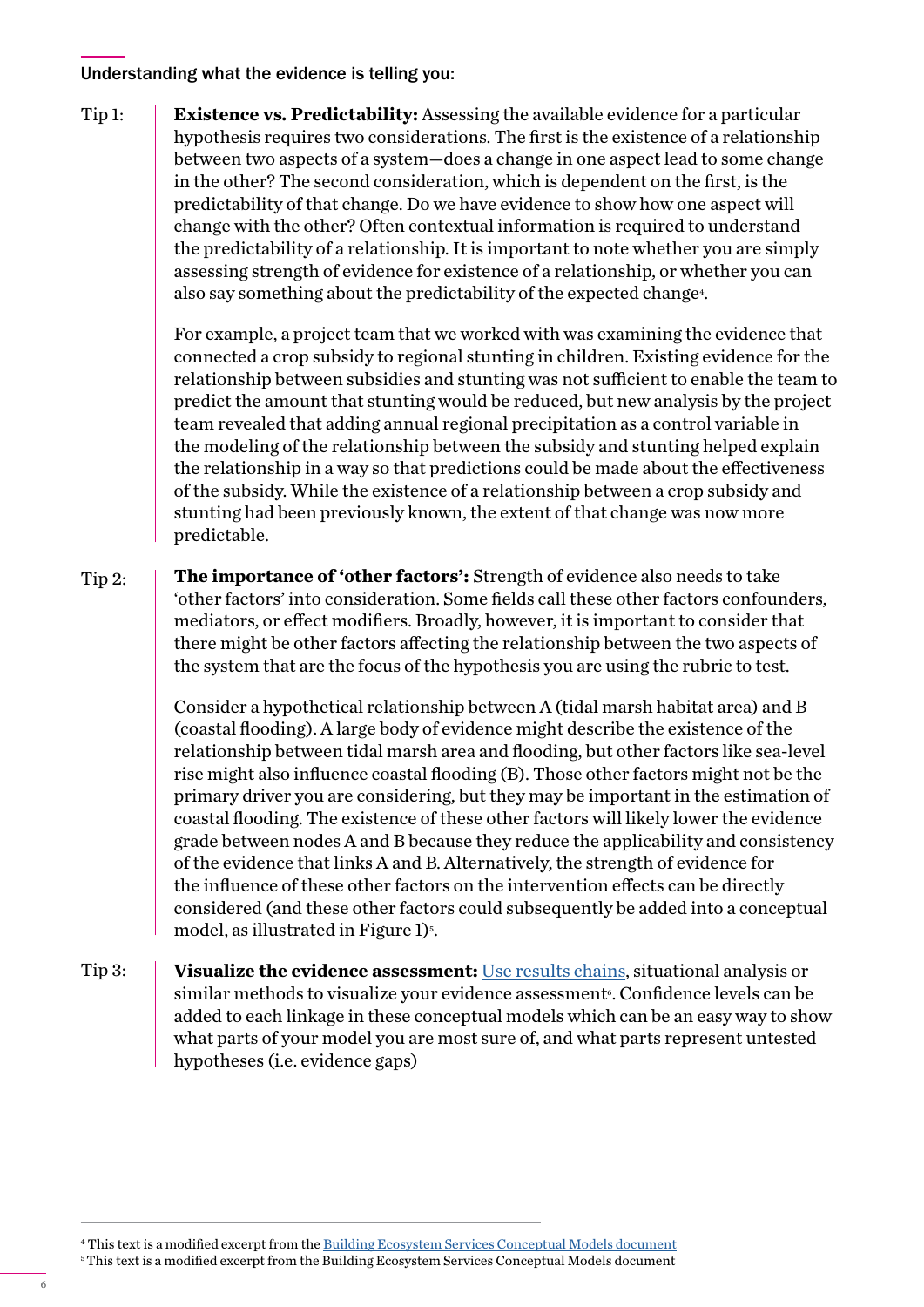

*Figure 1.* Example results chain with color-coded links that represent the strength of evidence available for each relationship in the diagram.

## Identifying next steps:

What can you do with evidence scores once you have them?

- **Prioritize research questions and monitoring resources:** Assigning evidence scores and understanding how they map to the system you are working in can help prioritize research questions. Are there certain important linkages or pathways that have low-scoring evidence? If so, research can be prioritized for those critical areas of the system where confidence is low. Monitoring resources can also be prioritized for those outcomes with lower scoring evidence pathways, in order to gather data on the parts of the system we know the least about. Tip 1:
- **Communicate what is known about a system:** A conceptual model with evidence scores (as shown in Figure 1) is an easy way to communicate to stakeholders (the public, funders, policy-makers, etc.) what is known about a system and what isn't. It also can be a basis for communicating with researchers outside of your area of expertise, to begin discussions about cross-sector research planning. Tip 2:

Strength of evidence based on the rubric will be one of many factors that feed into decision-making processes. Strength of evidence scores need to be assessed in combination with effect size, political will, perceptions, cost and feasibility of action, and other factors. Within this context, having a common basis by which to assess and communicate insights about cross-sector evidence (using a rubric such as this one) can be valuable to support structured decision making.

**Understand risk better:** Looking at the confidence in a chain can inform risk assessment and decisions about whether or not and how to proceed with an intervention. For example, we may have very low confidence in a few links in a chain. If those links are high risk (because they are very important to a key stakeholder, or associated with high costs, etc.), we may not choose to proceed with an action. Alternatively, we may identify additional interventions to mitigate those risks, or invest in monitoring and evaluation to increase our confidence and understanding, and ability to adaptively manage the project<sup>6</sup>. Tip 3:

<sup>&</sup>lt;sup>6</sup> Modified excerpt from the Bridge Collaborative Practitioner's Guide